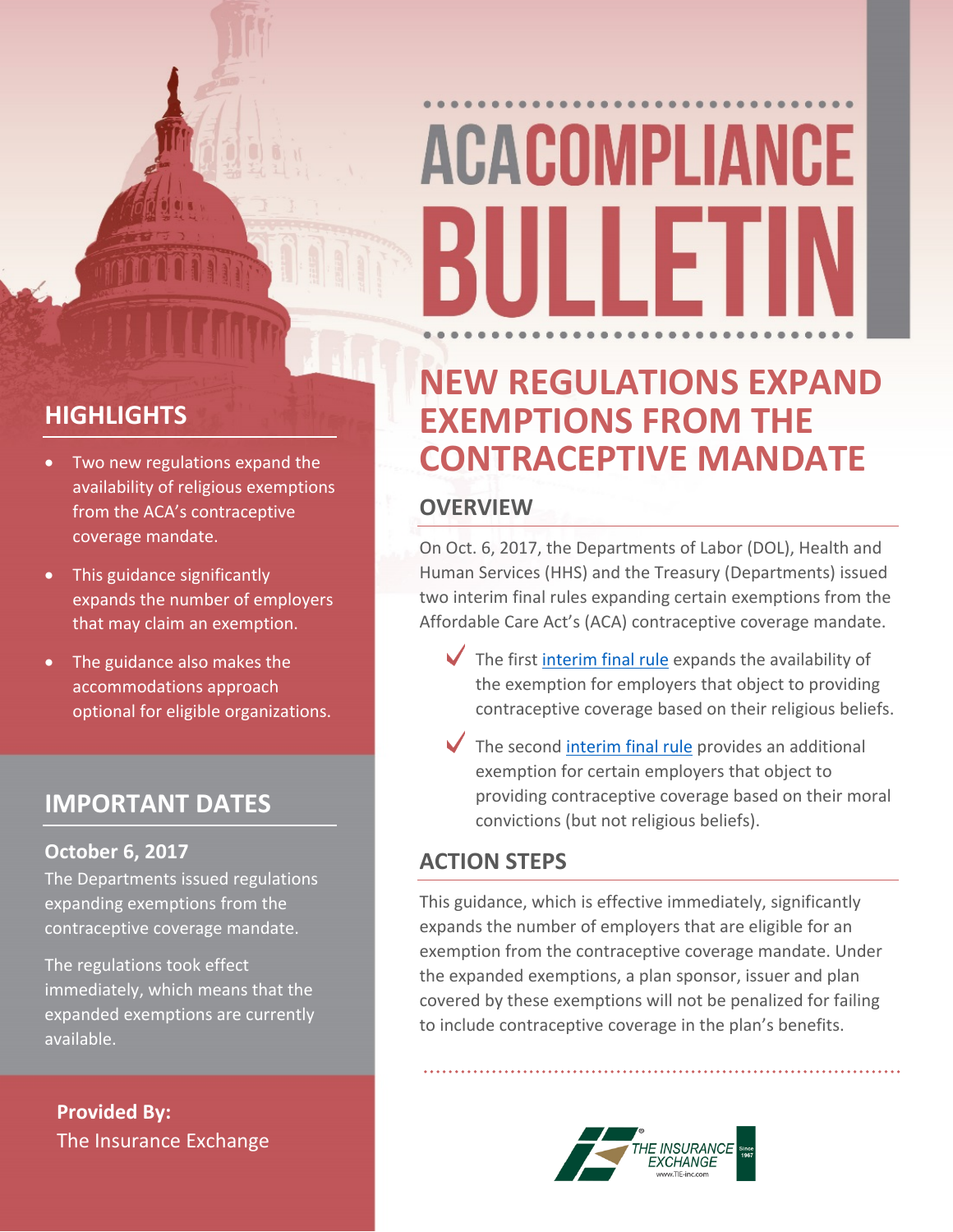# **ACACOMPLIANCE BULLETIN**

#### **Background**

Effective for plan years beginning on or after Aug. 1, 2012, the ACA requires non-grandfathered health plans to cover certain women's preventive health services without cost-sharing (such as a copay, coinsurance or deductible). Under these rules, plans must cover all FDA-approved contraceptive methods, sterilization procedures, and patient education and counseling for all women with reproductive capacity.

However, special contraceptive coverage rules apply for certain religious employers and organizations. These rules exempt churches and other houses of worship from the ACA's requirement to cover contraceptives. For other church-affiliated institutions that object to contraceptive coverage (such as schools, charities, hospitals and universities), these rules establish an **accommodations approach**.

Under the accommodations approach, eligible organizations do not have to contract, arrange, pay or refer for any contraceptive coverage to which they object on religious grounds. However, separate payments for contraceptive services will be provided to females in the health plan by an independent third party, such as an insurance company or third-party administrator (TPA), directly and free of charge.

For this purpose, an "eligible organization" is one that:

- $\triangledown$  Opposes providing coverage for some or all contraceptive services that are required to be covered, on account of religious objections;
- $\blacktriangleright$  Is organized and operates as a nonprofit entity; and
- Holds itself out as a religious organization.

In addition, on June 30, 2014, in *[Burwell](http://www.supremecourt.gov/opinions/13pdf/13-354_olp1.pdf) v. Hobby Lobby Stores, Inc. et al.*, the U.S. Supreme Court created a narrow exception to the contraceptive mandate for **closely held for-profit businesses** that object to providing coverage for certain types of contraceptives based on their sincerely held religious beliefs.

To be eligible for the accommodations, an organization **must also self-certify** (or notify HHS) that it meets the criteria and provide the self-certification to the plan's issuer or TPA.

#### **Expansion of the Religious Exemption**

A number of lawsuits have been filed challenging the Departments' accommodations approach, asserting that it infringes on religious liberty. The two new regulations issued by the Departments are intended to end this long-running litigation by:

 $\blacktriangledown$  Extending the exemption to include nongovernmental employers, issuers and individuals that have sincerely-held religious or moral beliefs objecting to contraceptive or sterilization coverage; and

Making the accommodations approach optional for eligible organizations.

This ACA Compliance Bulletin is not intended to be exhaustive nor should any discussion or opinions be construed as legal 2 advice. Readers should contact legal counsel for legal advice.